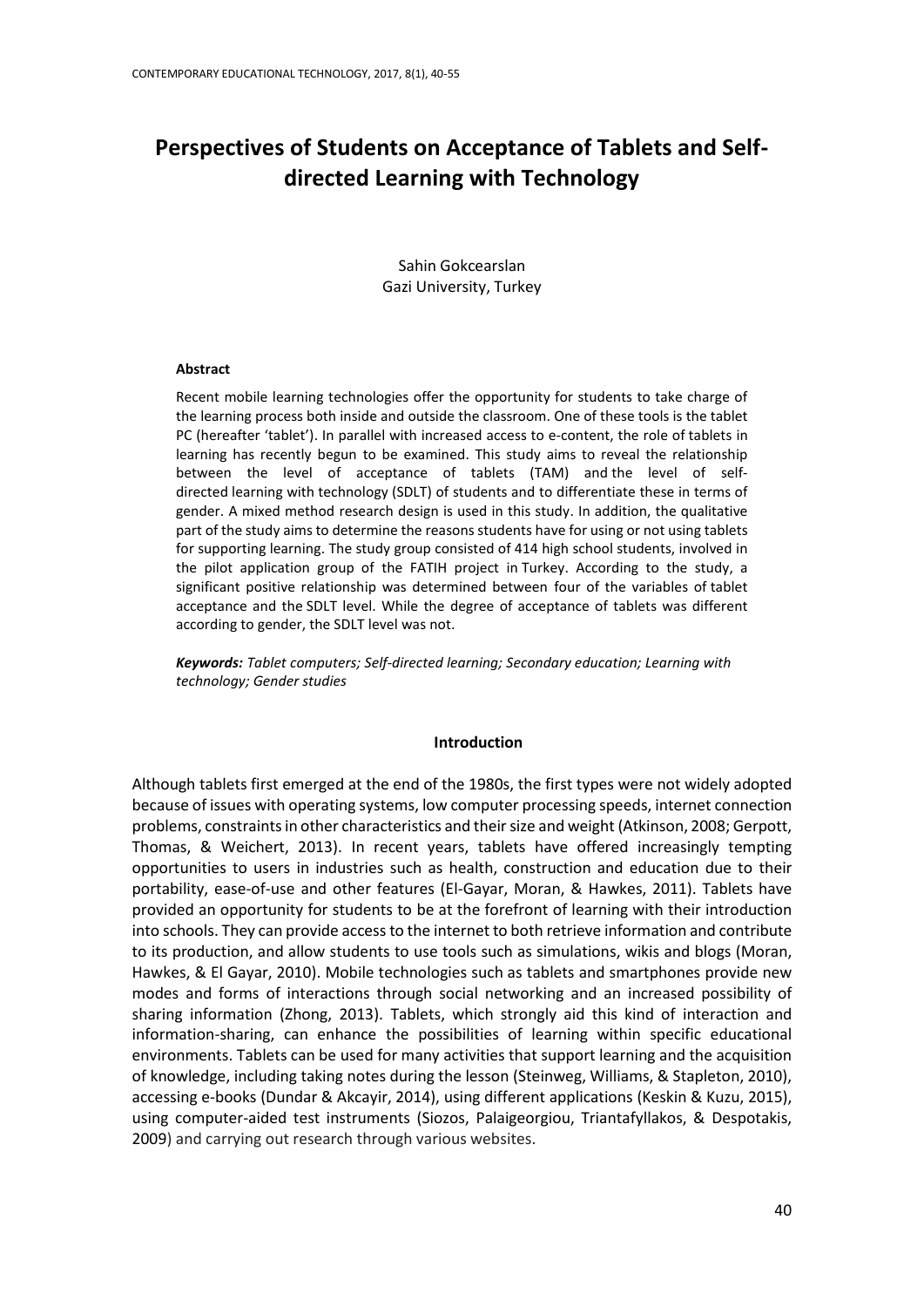In research into state-funded investments in 11 countries, primarily with regard to K12, Turkey was in overall first place with regard to the number of tablets that had been provided to students and for the size of the country's investment in this area (Tamim, Borokhovski, Pickup, & Bernard, 2015). Within its FATIH (The Movement to Increase Opportunities and Technology) project, Turkey distributed 1 437 800 tablets to K12 students up till December 2015. There are plans to distribute 10 600 000 more tablets more from 2016 to 2019 and to provide in-service training for 900 000 teachers on lesson contents (Cakmakci, 2015). In addition, more than 11 million students are registered on the Education Informatics Network (EBA), which contains more than 80 000 learning resources made up of e-books, an e-portal, videos and audio files (EBA, 2016). E-contents thus occupy an important position in terms of providing self-learning opportunities to students.

While the use of computers in the classroom is becoming widespread and investments in this area are increasing, studies on computerization and educational outputs are limited (Bebell & O'Dwyer, 2010). It has been suggested that further research is required to assess tablets' effectiveness in learning environments (Nguyen, Barton, & Nguyen, 2015). Moreover, the degree of acceptance of a technology tends to indicate someone's intention to use it in the present, as well as their belief in its future potential usefulness (Smarkola, 2011). Whether or not mobile learning tools such as tablets are accepted and adopted is an important variable with regards to their use for effective learning in or outside of the classroom.

While learning occurs with tablets in the classroom environment, the learning process also continues outside the classroom. As a result of the rapidly increasing availability of and access to information today it has become difficult to view learning and information-gathering as something confined solely to the classroom environment. It has been suggested that students will increasingly acquire the skills needed in the current transition from mass education to individualized learning by using hand-held computers and smartphones (Corlett, Sharples, Bull, & Chan, 2005).

One of these skills is self-directed learning. Self-directed learners are proactive learners who can take the initiative instead of waiting quiescently (Knowles, 1975). Individuals can acquire advanced cognitive behaviors with mobile self-directed learning skills (Sha, Looi, Chen, Seow, & Wong, 2012). Alongside the level of self-directed learning one of the important variables is technology-aided learning (Holt, 2011; Jung, 2014; Kim, Olfman, Ryan & Eryilmaz, 2014; Lee, Tsai, Chai & Koh, 2014; Shum & Tian, 2014). It has also been stated that the level of self-directed learning is a predictor for the integration of technology (Kirk, 2012). Self-directed learning is among the most important variables for mobile learning environments (Jung, 2014). There has not to date been any research in the literature assessing the relationship between the level of acceptance of tablets and the level of self-directed learning with technology. Gender has also been found to be among the variables that have an effect on the acceptance of technology (Yucel & Gulbahar, 2013), and it has been suggested that studies be conducted on the acceptance of tablets relating to gender (Gungoren, Bektas, Ozturk, & Horzum, 2014).

This study aims to contribute to the field in terms of self-directed learning with tablets by seeking an answer to the questions such as the relationship between SDLT and the acceptance of tablets that have an important potential in terms of in-class and non-class learning, the differentiation of the variables in terms of gender variable, intended use of the tablet computers and why they are not used for learning.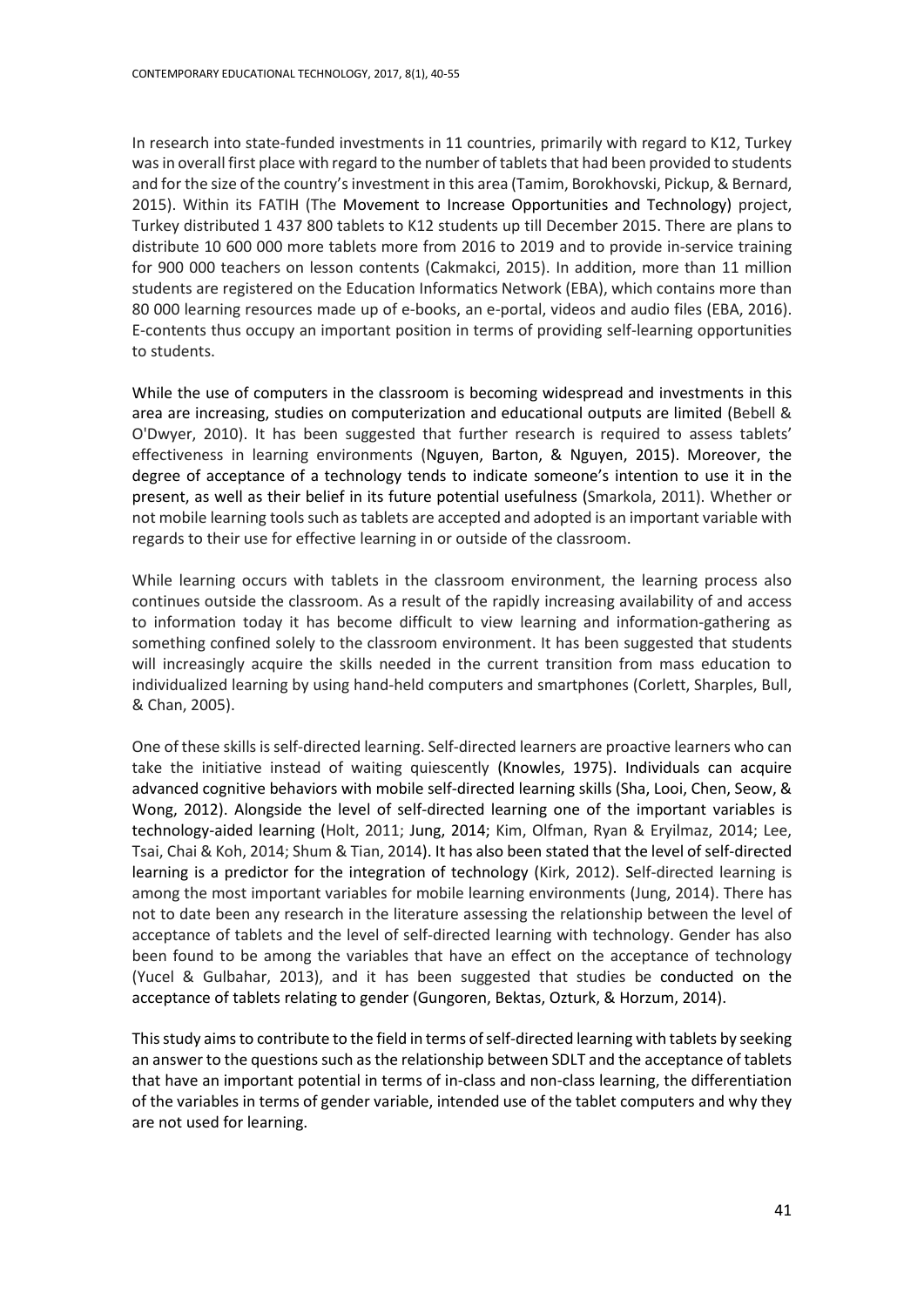#### **Literature Review**

#### **Acceptance of Tablets**

Understanding the acceptance of technology involves examining the cognitive and psychological aspects required for this acceptance to occur. It can be looked at by the use of a model which tries to explain factors that are effective for technology to be accepted and adopted (Gungoren et al., 2014). Various models for examining the acceptance of technology have been proposed and a number of them are found in various studies regarding the acceptance of tablets. In research on the acceptance of tablets, TAM (Cuhadar, 2014), the Unified Theory of Acceptance and Use of Technology (UTAUT) (Ifenthaler & Schweinbenz, 2013), modified UTAUT (El-Gayar & Moran, 2007; Moran et al., 2010), and the Theory of Planned Behavior (TPB) (Courtois, Montrieux, De Grove, Raes, De Marez & Schellens, 2014) are the models that we encountered. The 'Technology Acceptance Model (TAM)' aims to measure people's intentions towards and beliefs involving the use of technology (Smarkola, 2011). TAM was the model most commonly selected as a baseline for the theoretical framework in studies examining international research on the expansion, acceptance and adoption of innovations in educational fields (Kaya & Kocak Usluel, 2012; Usluel & Mazman, 2010). Moreover, according to the results of content analysis of international publications, perceived benefit and ease of use are the variables most often studied (Usluel & Mazman, 2010; Yucel & Gulbahar, 2013).

TAM aims to explain the acceptance of technology by users by grounding itself on the perception of users (Davis, 1989). This model tries to predict behaviors within specific situations and uses Fishbein and Ajzen's 'Theory of Reasoned Action' (1975) as a baseline. According to Fishbein and Ajzen, the attitude of the individual affects his/her intention to carry out a specific action and the determinants of how he/she acts. According to the TAM model, Perceived Ease of Use (PEU), has a causal effect on Perceived Usefulness (PU). PU and PEU affect the intention to use a given tool, and this intention affects usage behavior. Perceived Usefulness is defined as "the degree to which an individual believes that using a particular system would enhance his or her job performance." Perceived Ease of Use is defined as "the degree to which an individual believes that using a particular system would be free of physical and mental effort." (Davis, 1986, p.26). This model is shown in Figure 1.



Figure 1. Technology Aceptance Model (Davis, 1986)

The TAM model has been adapted for studies on many different forms of technology and on the acceptance of learning systems using technology, such as learning management systems (Sánchez & Hueros, 2010), e-learning (Park, 2009), e-portfolio systems (Shroff, Deneen, & Ng,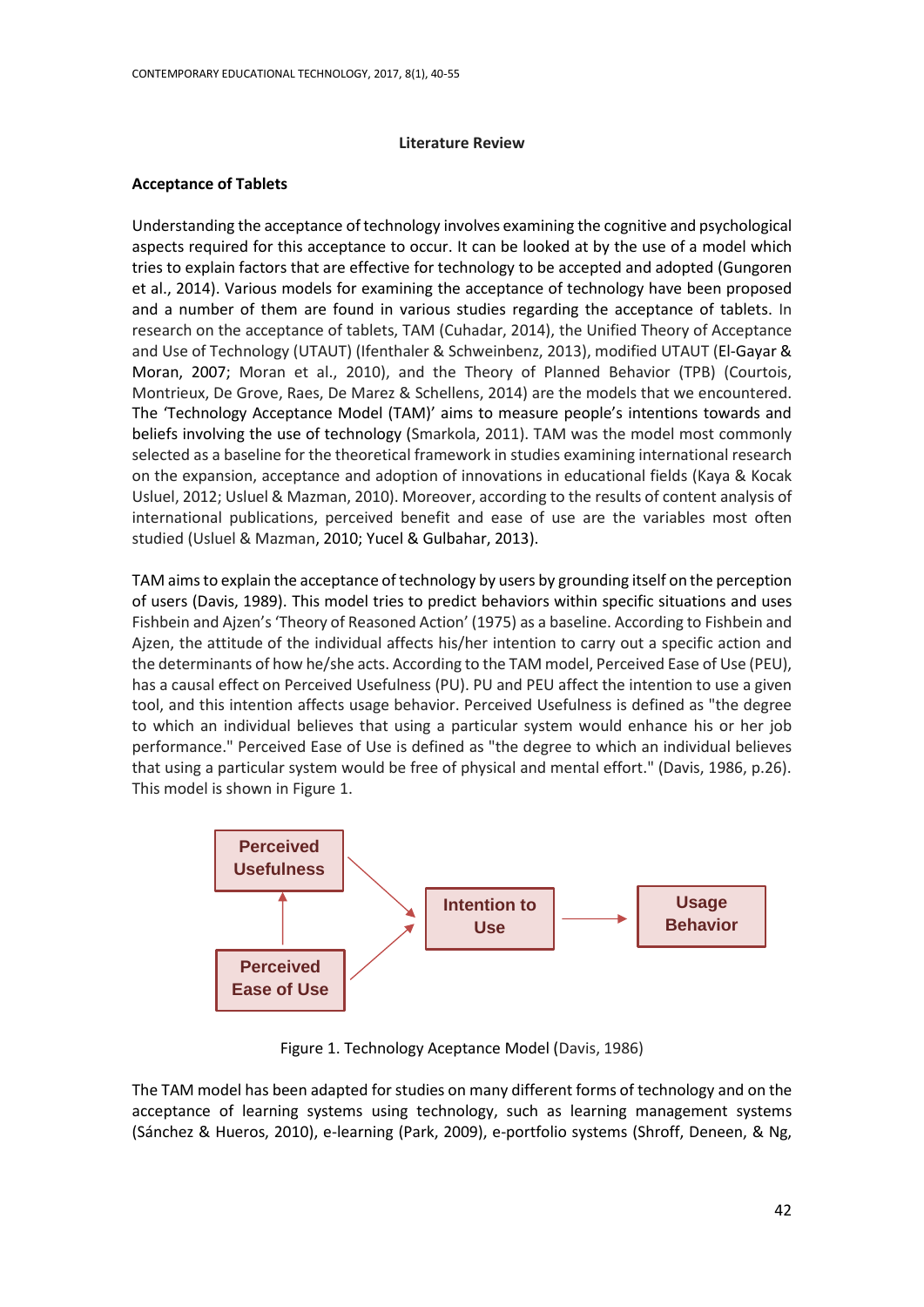2011), mobile learning (Liaw & Huang, 2011), mobile wireless networks (Kim, 2008), and the tablet (El-Gayar & Moran, 2007).

# **Self-directed Learning with Technology (SDLT)**

Self-directed learning (SDL) describes "a process by which individuals take the initiative, with or without the help of others, in diagnosing their learning needs, formulating learning goals, identifying human and material resources to help them in their learning, choosing and implementing appropriate learning strategies, and evaluating learning outcomes" (Knowles, 1975, p.18). Knowles, who thinks that the theory of andragogy, which came to light between the years 1970 and 1980 when the discussions about student-teacher centered learning approach were continuing for the learning of adults, can be carried to classroom environment, suggested that both of the approaches can be appropriate for children and adults depending on the situation (Merriam, 2001). SDL is a model that grounds on an integration that is about motivation, internal monitoring, and external management (Garrison, 1997). In addition to forming a basis for the implementation of modern learning approaches, SDL may also savestime and reduce expenditure (Alotaibi, 2015). According to the constructivist learning approach, the objective of education is to implement and achieve individual and self-directed learning (Chen, Kao, & Sheu, 2003). It has been stated that there is a strong connection between SDL readiness and academic performance (Alotaibi, 2015).

At our present day, in which knowledge doubles itself in every 72 hours, SDL abilities have also started to become important with the technology having build-up its place stronger in the curriculum. When we think of cooperation in learning processes, personal liability for learning, self-confidence, persistence in learning and gumption, the help of digital tools have become non-negligible in the knowledge intensive 21st century age (Bryan, 2015). When we think that there will be access to a lot of and various education materials in the environments in which educational technology is used, learners have to be more active and they have to be more selfdirected learner (Akerlind & Trevitt, 1999). In the literature, SDL and technology-aided learning are contextualized. Studies have been conducted on topics such as the place of SDL in the elearning environment (Kim, et al., 2014; Song & Hill, 2007), language learning in the e-learning environment (Lai, Shum & Tian, 2014), the opportunity provided for SDL by blogs (Robertson, 2011), the effect of technology on supporting SDL (Akerlind & Trevitt, 1999; Lai, Shum, & Tian, 2014; Lee et al., 2014; Su, Feng, Hsu & Yang, 2013), SDL in planning an e-lesson (Yamagata-Lynch, Do, Skutnik, Thompson, Stephens, & Tays, 2015), and teaching design to increase SDL (Taminiau, Kester, Corbalan, Spector, Kirschner, & van Merriënboer, 2015).

With regard to SDL it is important to ensure that students can access as many information sources as possible for their own learning needs and in accordance with their interests. Technological developments, which have provided the opportunity to access online information and expertise, may, in that sense, exert a direct influence on SDL (Timothy et al., 2010). In a study conducted with K12 teachers, it was concluded that students' readiness for SDL is a predictor of their ability to integrate technology (Kirk, 2012). It has also been stated that there is a relation between SDL and technology usage (Holt, 2011) and that there is a positive high level relationship between attitude towards computers and self-directed learning with technology (SDLT) (Demir, Yasar, Sert, Yurdugul, 2014). Gender also determines the degree of acceptance of technological devices. It has been suggested that gender is among the most important variables in the acceptance of tablets, and that research is needed in this area (Horzum, Ozturk, Bektas, Gungoren, & Cakir, 2014). As mentioned above, the main objective of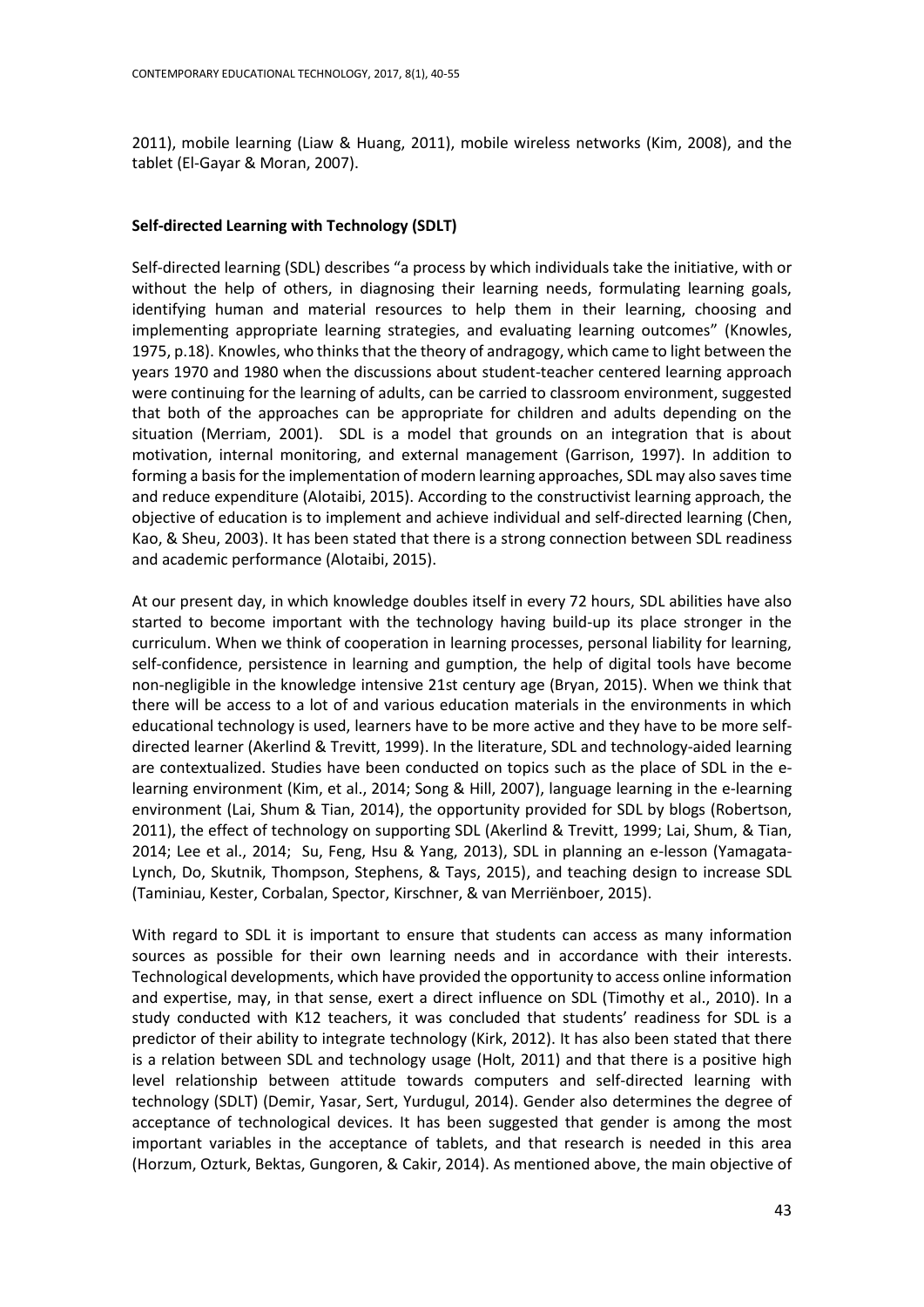this study is to investigate the acceptance of tablets, and the correlation/differentiation of the variables involved. Within this context, the research questions given below were used alongside the aforementioned literature resources:

- 1) Do the levels of acceptance of tablets and the levels of SDLT differ according to gender?
- 2) Does the level of acceptance of tablets correlate with the level of SDLT?
- 3) What is the purpose of using tablets for students?
- 4) What are the student's views on not using tablets to assist them with lessons?

# **Method**

# **Research Model**

The quantitative method was used for the research questions on the acceptance of tablets and SDLT, and the qualitative method was used for in-depth analysis of the use of the tablets. Quantitative and qualitative data were used together in this mixed methods design study (Creswell, 2013).

# **Study Group**

414 students participated in this study. They attended three different high schools in which the pilot scheme for the FATIH project had been conducted. Demographic information about the participants is given in Table 1. In addition, qualitative data was gathered from 214 of these students on a voluntary basis. The study was conducted during the spring semester of the 2014- 2015 academic year. The schools were chosen from high schools in Ankara teaching students from the 9th to 11th grades. Three public high schools were selected using the convenience sampling method. These schools are located in the Cankaya district of the city of Ankara. This is the district whose level of education is the highest since Ankara is the capital city and Cankaya is the central district (TUIK, 2013). These three state high schools are placed near the top among the most successful schools of Turkey (Turkkamu, 2016).

| Variable                   |        | N   | $\%$ |
|----------------------------|--------|-----|------|
| Gender                     | Female | 243 | 58.7 |
|                            | Male   | 171 | 41.3 |
| Grade                      | 9      | 85  | 20.5 |
|                            | 10     | 215 | 51.9 |
|                            | 11     | 114 | 27.6 |
| The level of Tablet usage* | 1      | 49  | 11.8 |
|                            | 2      | 24  | 5.8  |
|                            | 3      | 67  | 16.2 |
|                            | 4      | 99  | 23.9 |
|                            | 5      | 175 | 42.3 |
| Total                      |        | 414 | 100  |

Table 1. Demographic Attributes and the Level of Tablet Usage

\*Tablet usage 1: Very bad, 2: Bad 3: Average, 4: Good 5: Very good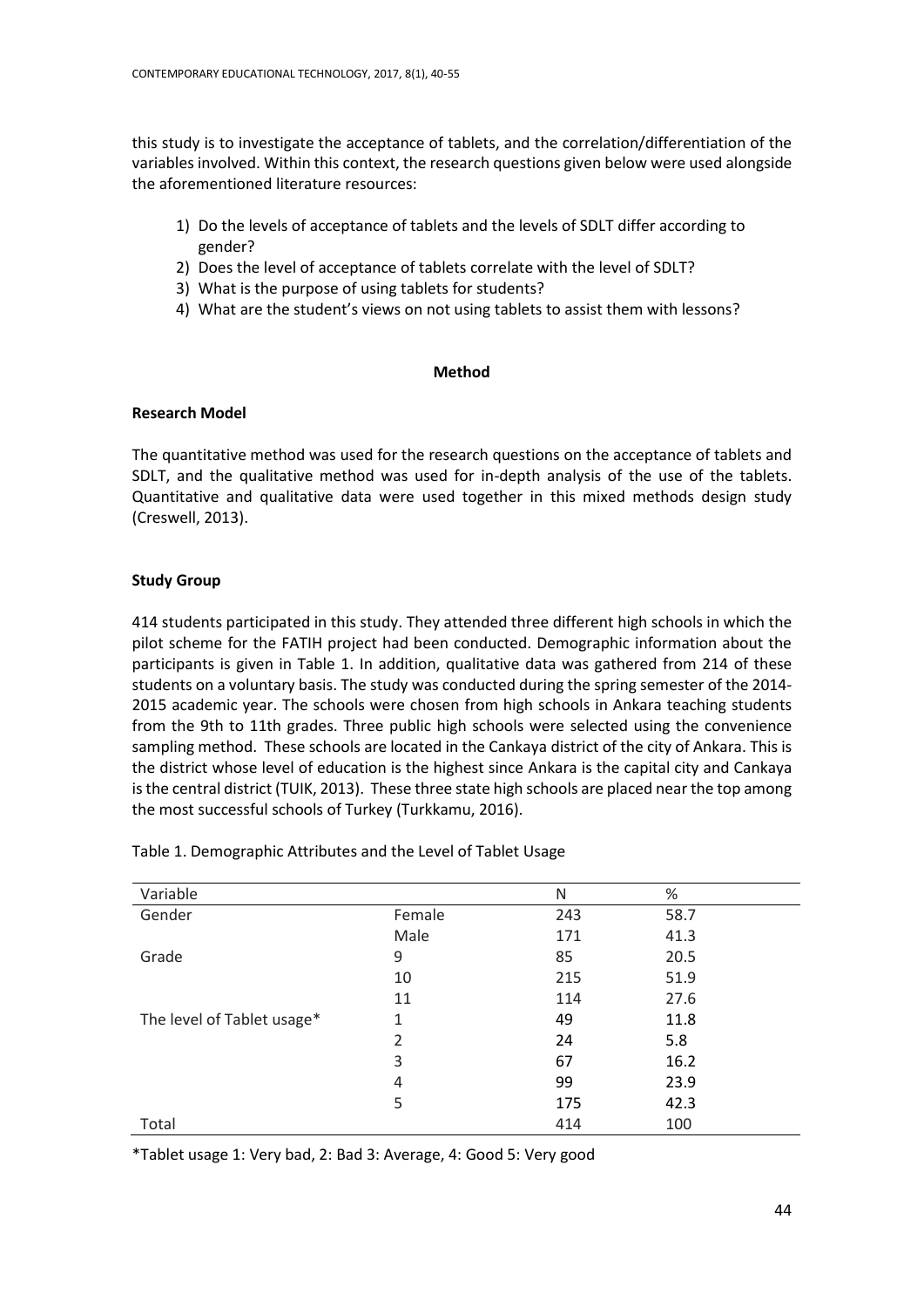When Table 1 is analyzed, it can be seen that more than half of the participants are female (58.7%), and more than half of the participants are 10th grade students (51.9%). The students' view was that their usage level is quite high. A small number of the students stated that they used a tablet and its applications less than the average level of Tablet usage (17.6%).

From February 2013, tablets were given to student groups in schools where a pilot study was being conducted as one part of the FATIH project. Tablets were also distributed to teachers. The tablets belong to the students and the teachers, and they can use them anywhere they wish. Smartboards were also used in every classroom as part of the FATIH project. The tablets use the Android operating system, have a 7 inch screen, and have application that can open various documents. Tablets were distributed to students for access to all applications and e-learning contents within the EBA Applications Market such as e-books, videos, images, sounds, presentations, courses, exams, magazines, and news;software updating, failure tracking, mobile device management software is established for secure internet; tablet applications can be carried out with V-class implementation; virtual class applications can be carried out with smart board adaptation. Settings and galleries determined by the Ministry of National Education (MNE) were denied. To prevent inappropriate/hazardous usage, a Safe Internet Service was provided, meaning that access to some websites was denied (MNE, 2014).

# **Data Collection Tools**

Data was collected through two scales and a qualitative data collection tool. To measure the acceptance of tablets, the Scale of Tablet PC Acceptance developed by Gungoren, Bektas and Horzum (2014), and the SDLT scale were used (Demir & Yurdugul, 2013).

# **The Scale of Tablet PC Acceptance**

The scale, which uses Davis's (1993) Technology Acceptance Model as a basis (Gungoren et al., 2014) consists of perceived ease of use, perceived benefit, attitude toward usage, and intention in using. Extent, appearance and structure validities are applied for the validity of the scale. Computers and instructional technologies, assessment and evaluation, development psychology and academicians from the field of Turkish language are selected to evaluate content and face validity. The assessment instrument contains 17 items and four factors after EFA analysis. As a result of the criterion validity measurements it is found out that the factors which constitute the scale are compatible and relevant. The variance ratio of the scale was 64.12%. The internal consistency of the 5 point Likert scale was found to be .90. The internal consistency of this study was found to be .96, which is very high. Confirmatory Factor Analysis (CFA- χ2 /sd= 3.16, SRMR = 0.051, RMSEA= 0.074, AGFI=0.87, GFI=0.91, NFI=0.96, NNFI=0.97 and CFI=0.97) results showed an acceptable consistency for the scale.

# **The Scale of Self-directed Learning with Technology (SDLT)**

The scale, which was originally developed by Teo, Tan, Lee, Chai and Koh (2010), evaluates young people's level of self-directed learning with technology. This is contrary to most self-directed learning scales, which are designed for use by adults. The assessment scale was translated into Turkish by Demir and Yurdugul (2013). The scale is subjected to transformation according to 4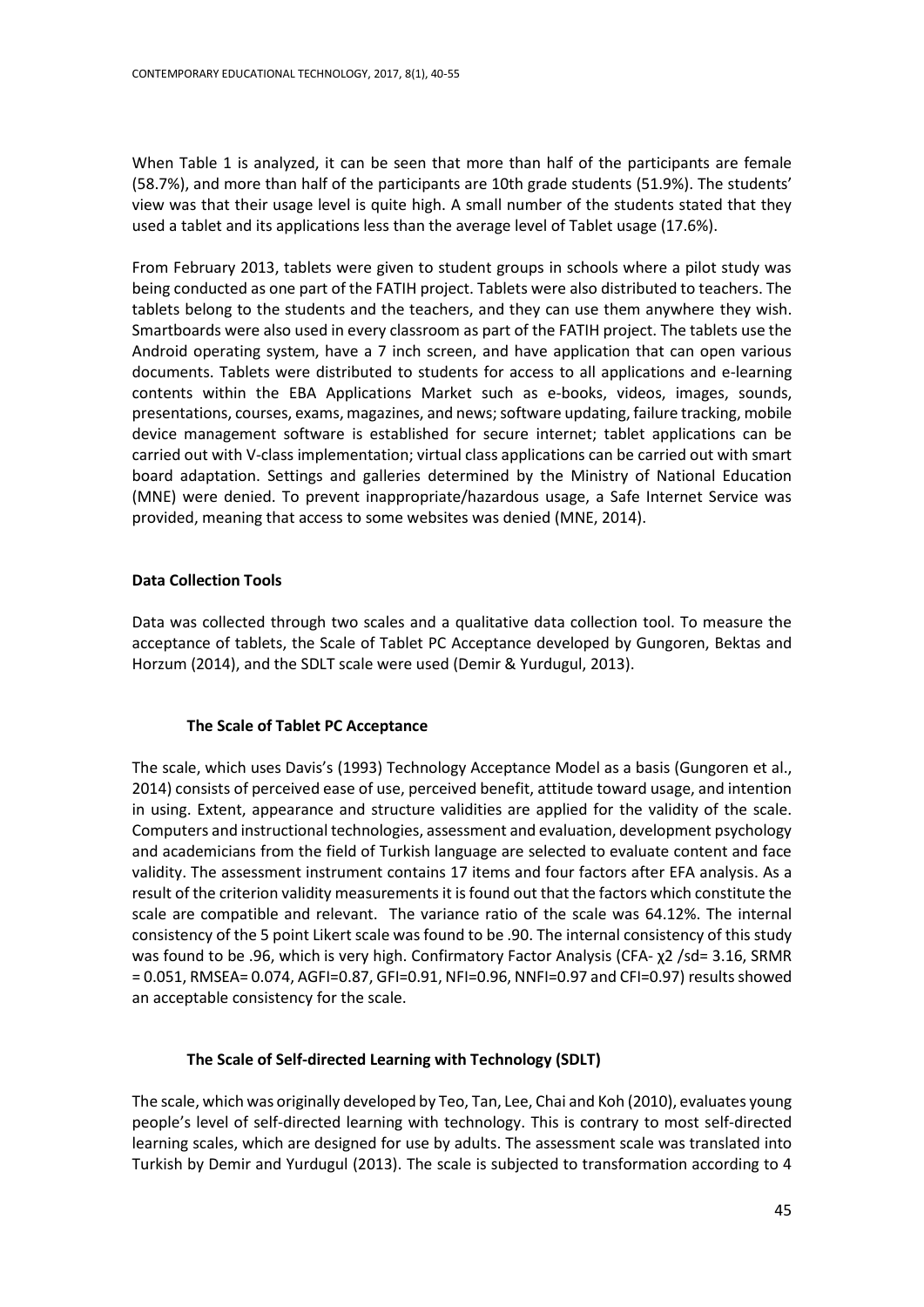fields and the opinions of 4 linguists. Discriminant and convergent (AVE Value > 0.5) validities are applied for construct validity. It is a 5 point Likert scale with 6 items in total, and a two-factor structure, and it explains 59.3% of the total variance. As a result of validation and credibility studies conducted with 1051 middle school and high school students in Turkey, the internal consistency level of the assessment instrument was found to be .73. In this study, this level was found to be .87 which is quite high. The CFA results (χ2 /sd=5.147, RMSEA=0.063, NFI=0.96, NNFI 0.96, CFI=0.97, AGFI=0 .97) showed acceptable consistency for the scale.

Qualitative data for the study was collected through two questions asked to students at the end of the scale:

- 1) For what purpose do you use your tablet?
- 2) If you do not use a tablet as to support your work in lessons, please indicate the reason why.

Qualitative and quantitative data for the study was collected together through one Google form.

# **Findings**

The findings are presented in the order of the research questions. The Kolmogorov-Smirnov test was used to examine the research variables and it was seen that the scores did not show normal distribution (p<0.05). Hence, non-parametric tests were used during the analysis.

# **Findings Regarding Quantitative Data**

# **The Acceptance of Tablets and the Change in SDLT Level According to Gender**

The analysis of the acceptance of tablets and the change in SDLT level according to gender is given in Table 2.

| Gender | N   | Variable    | Mean   | <b>Total Points</b> | U       | p    |
|--------|-----|-------------|--------|---------------------|---------|------|
| Female | 243 | PU          | 189.40 | 46023.50            | 16377.5 | .00  |
| Male   | 171 |             | 233.23 | 39881.50            |         |      |
| Female | 243 | <b>PEU</b>  | 193.25 | 46959.50            | 17313.5 | .003 |
| Male   | 171 |             | 227.75 | 38945.50            |         |      |
| Female | 243 | ATU         | 196.70 | 47799.00            | 18153.0 | .026 |
| Male   | 171 |             | 222.84 | 38106.00            |         |      |
| Female | 243 | <b>BIU</b>  | 196.85 | 47834.50            | 18158.5 | .028 |
| Male   | 171 |             | 222.63 | 38050.50            |         |      |
| Female | 243 | <b>SDLT</b> | 205.19 | 469860.50           | 20214.5 | 6.36 |
| Male   | 171 |             | 210.79 | 36044.50            |         |      |

Table 2. Mann-Whitney U Test by Gender

When the data presented in Table 2 was examined, it was seen that there is a meaningful difference between females and males in 4 variables regarding the acceptance of tablets. These are Perceived Usefulness (PU), Perceived Ease of Use (PEU), Attitude toward Using (ATU) and Behavioral Intention to Use (BIU), (p<0.05). There is no meaningful difference between genders with regards to the SDLT level (p>0.05)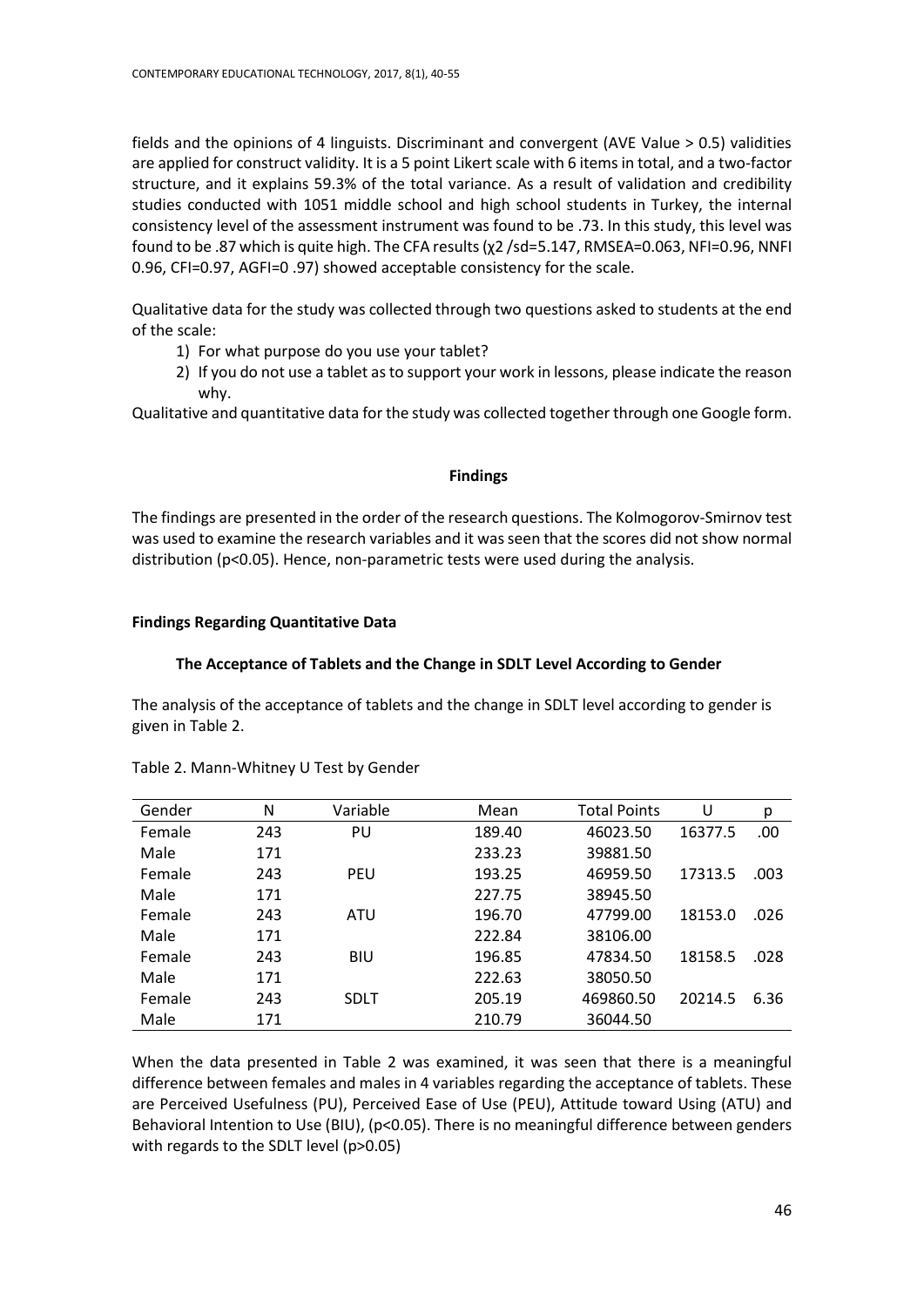# **The Level of Acceptance of Tablets and Its Relation with SDLT**

The results of Spearman correlation analysis, which was conducted to evaluate the relation between the level of acceptance of tablets and the level of SDLT. It was concluded that there is a positive meaningful relationship between the level of acceptance of tablets and SDLT levels (PU/SDLT=.70, PEU/SDLT=.73, ATU/SDLT=.67, BIU/SDLT=.71).

# **Findings Regarding Qualitative Data**

Data about the intended usage of tablets are given in Table 3.

| Variable      |                                    | n   | $\%$  |
|---------------|------------------------------------|-----|-------|
| Education     | Assistance with lessons in general | 62  | 22.06 |
|               | Researching information            | 27  | 9.61  |
|               | E-book                             | 25  | 8.90  |
|               | E-content (video, audio)           | 10  | 3.56  |
|               | Learning a foreign language        | 4   | 1.42  |
|               | Other                              | 3   | 1.07  |
| Entertainment | Game                               | 73  | 25.98 |
|               | Movie, music, TV series            | 25  | 8.90  |
|               | Social network                     | 24  | 8.54  |
|               | General fun                        | 24  | 8.54  |
|               | Surfing the Internet               | 4   | 1.42  |
| Total         |                                    | 281 | 100   |

Table 3. Intended Usage of Tablets

When the data presented in Table 3 is examined, it can be seen that educational usage of tablet is at 46.62% and of use for entertainment is 53.38%. Assistance with lessons in general (22.6%), researching information for homework (9.61%) and reading e-books (8.9%) are the prominent subcategories within the education theme. Games (25.98%), media (movies, music, TV series) (8.9%), social networks (8.54%) and general fun (8.54%) are the prominent subcategories within entertainment.

Major reasons regarding why students do not use tablets to assist them with lessons are given in Table 4.

Among the reasons why students do not use their tablets to assist with lessons, the prominent reasons are not finding it useful (23.13%), restrictions placed on applications and the internet (14.93%), a preference for written resources instead of electronic ones (11.94%), the distracting effect it has while studying (10.45%), the inadequacy of e-content (10.45%), disrupted/slow internet and battery problems (8.96%). In addition, finding the tablet harmful to health (5.2%) and finding it impractical (5.2%) are also among the themes. The primary reason why students do not use tablets to assist with lessons is that students simply do not find their tablets useful.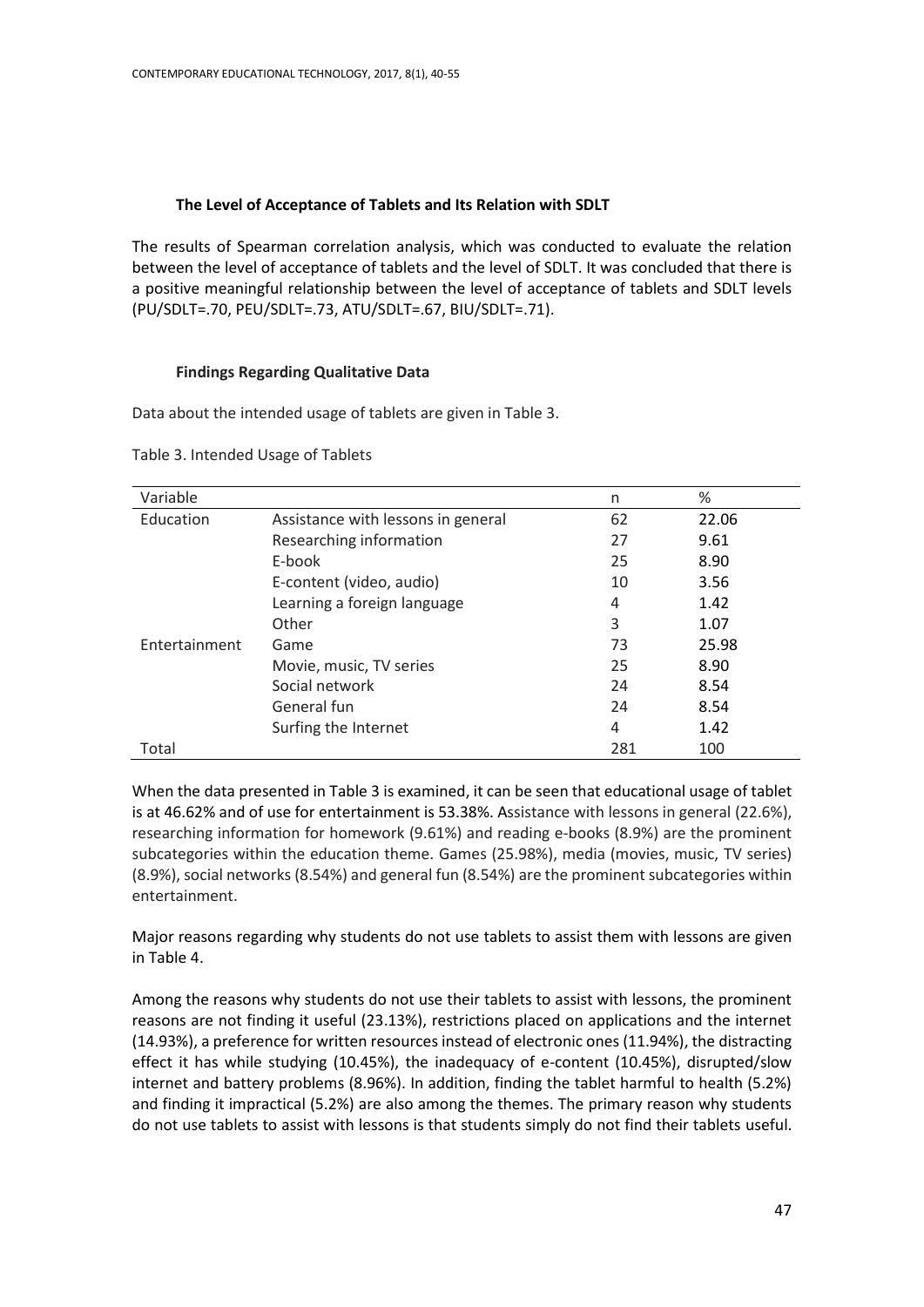Tablets were distributed to students with limited applications and restrictions for Internet use and this is given as the second most important reason.

| Variable                                             | N   | %     |
|------------------------------------------------------|-----|-------|
| Not useful                                           | 31  | 23.13 |
| Restrictions placed on applications and the Internet | 20  | 14.93 |
| Preference for written resources                     | 16  | 11.94 |
| Distracting                                          | 14  | 10.45 |
| Inadequacy of e-content                              | 14  | 10.45 |
| Disrupted/slow Internet                              | 12  | 8.96  |
| Not using during the lesson                          | 8   | 5.97  |
| Impractical                                          |     | 5.22  |
| Negative effect on health                            |     | 5.22  |
| Battery problem                                      | 5   | 3.73  |
| Total                                                | 134 | 100   |

Table 4. The Reasons Why Students Do Not Use Tablets to Assist with Lessons

# **Discussion**

This study researched the level of acceptance of tablets and the level of SDLT in three schools being used to pilot the FATIH project. The relation among these two variables and differentiation according to gender constitute the quantitative part of the study. In the qualitative part one question was asked to learn about students' reasons for using their tablets and a second question was asked to discover any barriers against using them for educational purposes. According to the research results, there is a meaningful difference on behalf of male students for all the variables in the model for the level of acceptance of tablets. In one study conducted on the attitude of high school students towards tablets, a meaningful difference in terms of gender was not found (Dundar & Akcayir, 2014). In another study, it was concluded that PEU and attitude variables regarding the acceptance of tablets are moderated by the gender variable (Hur, Kim, & Kim, 2014). It has been stated that in situations that demand more effort in learning how to use technological devices, men have more of a tendency to make an effort (Venkatesh & Morris, 2000). However, this problem can be overcome with user-friendly interfaces which require less effort (Hur et al., 2014). It has been suggested that in the acceptance of applicationbased mobile learning, there is no meaningful difference in terms of gender (Liaw & Huang, 2015). In another study, it was stated that gender affects the intention to use and accept mobile technology for learning (Wang, Wu, & Wang, 2009). However, although the level of SDLT is greater for male students, no meaningful difference was found in current study. In a study conducted with high school students, the level of self-directed learning of students who were learning Information and Communication Technologies (ICT) was found to be related to gender, and a meaningful difference was found to the disbenefit of male students (Asfar & Zainuddin, 2015).

The level of acceptance of tablets and the SDLT level were found to be related. According to these results, PU, PUE, BIU are highly related, while ATU is moderately related to SDLT. Studies have been conducted on the effect of technology in supporting SDL (Akerlind & Trevitt, 1999; Lai et al., 2014; Lee et al., 2014). While it has been shown that the level of readiness for SDL is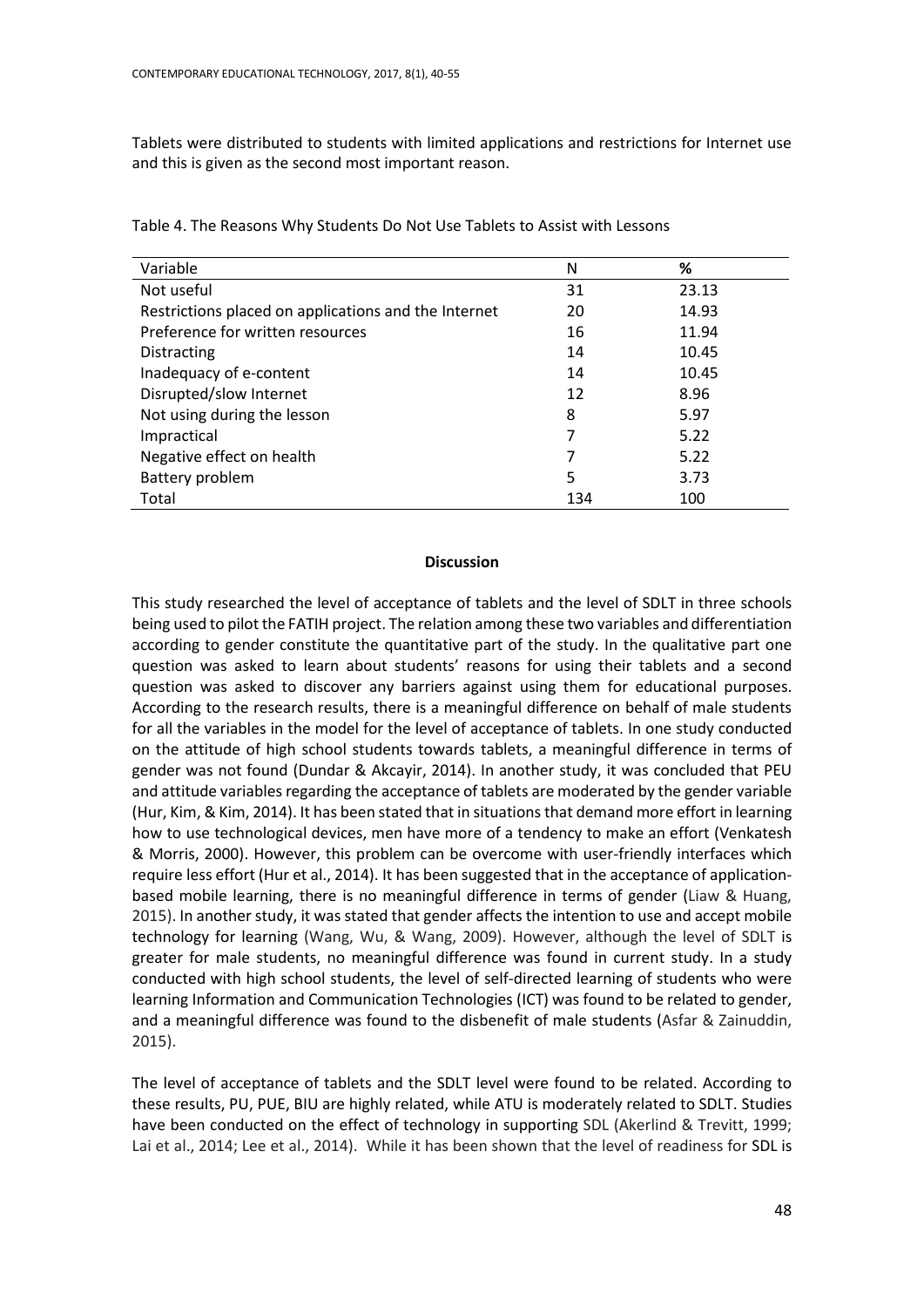an important determinant for technology integration (Kirk, 2012), it also has a strong relation to academic performance (Alotaibi, 2015). Self-directed learning, which is a prominent factor in adult education, has become an important variable for high school students in terms of the proliferation of technology and its position in young people's lives. Because of the rapid expansion and increased availability of information, using only lesson resources and the immediate classroom environment has become difficult. For learning environments in which technology opportunities are presented intensively such as within the FATIH project, studies should be conducted on how to increase the level of SDLT.

With regard to the intended usage of the tablets, the intention to use them for entertainment is slightly greater than for educational usage. Gong and Wallace (2012) also reached a similar conclusion. With regard to the educational usage of the tablets, assistance with lessons in general, researching information for homework and using them as an e-book are prominent. In a study conducted on attitudes towards tablets, there were factors that created a positive attitude towards tablets. These included the ideas that e-books ended the need to carry books around, that a tablet is both fun and practical, that it can help with homework, and that it increased students' interest in lessons (Dundar & Akcayir, 2014). Students not only use tablets to access rich learning materials but also use it for researching information (Alyahya & Gall, 2012). When it comes to leisure activities, using tablets for gaming is prominent, and media and social network usage follow this.

The reasons why students do not use tablets to assist with lessons are, in order: not finding them useful, the restrictions placed on applications and the internet, a preference for written resources instead of electronic ones, that they are distracting, the inadequacy of e-content, and technical problems. The first of these results, not finding them useful, is a variable which is about the acceptance of technology. Moreover, some of the students find tablets harmful to their health. In the study conducted by Dundar and Akcayir (2014), there were similar themes but with different rates, except for the preference for written materials. The Ministry of National Education places some filters on tablets for security reasons, and tablets are distributed for usage with some restrictions. Students want to access more lesson material (training videos, animation and e-books) with tablets, and they also want to use the internet freely (Dundar & Akcayir, 2014). However, the MNE does provide thousands of pages of e-content for the use of students on EBA (EBA, 2016). The distracting effects of tablets when they are not being used for educational purposes were also mentioned (Kinash, Brand, & Mathew, 2012; Wakefield & Smith, 2012). Studies regarding the design of educational contents should be at the forefront of future work. For example, a recent study evaluates tablet applications when studying the problemsolving skills of 5 year old children (Falloon, 2013). In many studies conducted, students do find a tablet beneficial, but it is also suggested that policies should be put in place to help students adapt to learning with mobile technologies. These could involve subjects such as providing motivation, guidance, and technological support (Nguyen et al., 2015).

#### **Conclusion and Recommendations**

A meaningful difference in the level of acceptance of the tablet was found between male and female students. It is recommended that the software and hardware tools in tablet computers should be deeply investigated within the context of gender. There was no meaningful difference found in the level of SDLT in terms of the variable of gender, which indicates a positive state of affairs. The SDLT level is a variable that affects academic success and technology integration. The level of SDLT was found to be related to the level of acceptance of tablets. Increasing the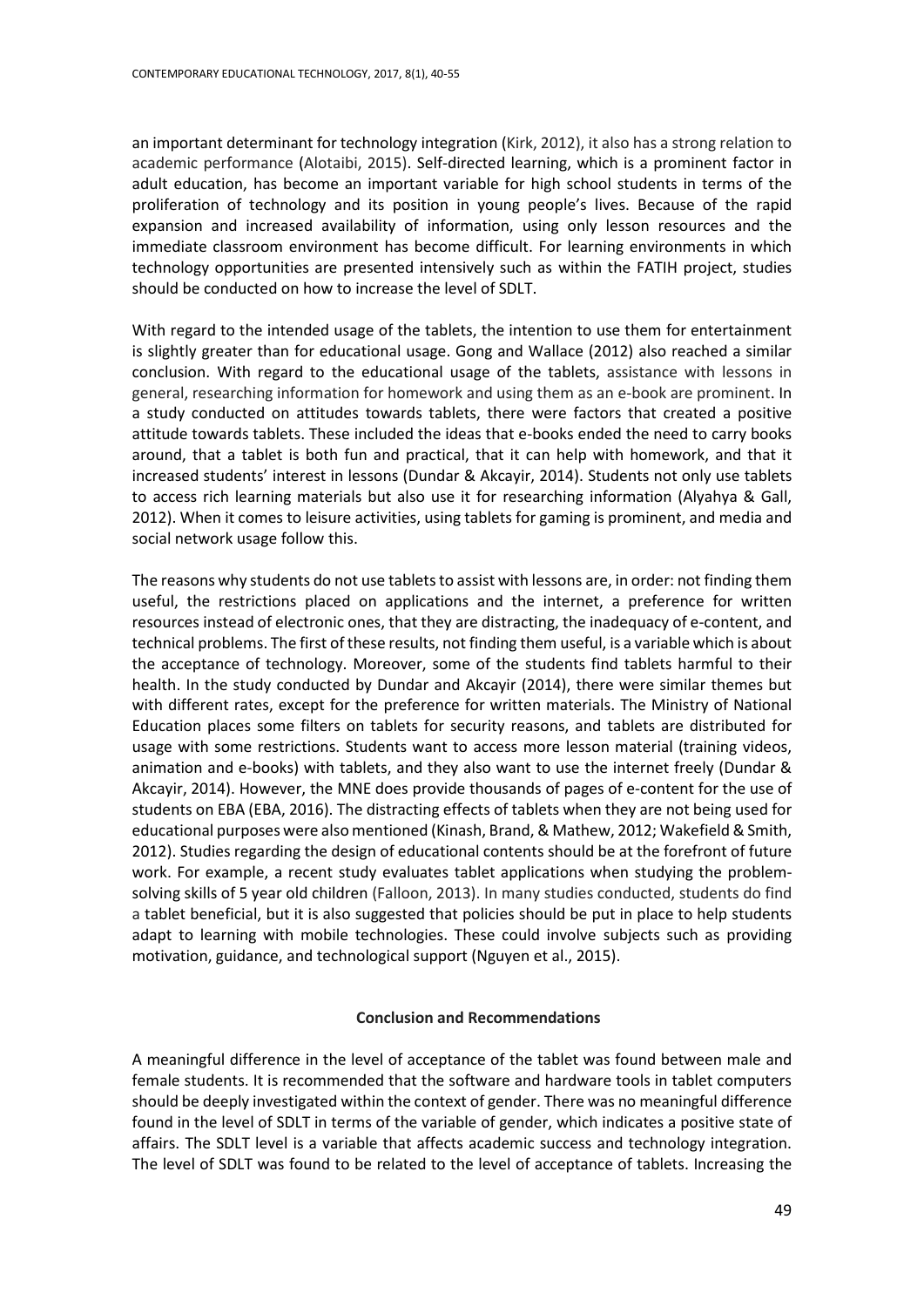level of acceptance of Tablet PCs will increase the level of SDLT. In future research, studies conducted on factors that affect both variables should provide significant findings with regards to mobile learning.

Tablets can be used for both education and entertainment/leisure activities. Their use for the latter can sometimes be seen as a form of relaxation, and sometimes be seen as a distraction from more important activities. Students can use tablets to assist with their lessons in general, research/search for information and read e-books. Tablets are also used as a support within the classroom environment, given with the opportunities they provide to access information. In this study, gaming was the most commonly mentioned intended usage for the students' tablets. This indicates a situation which does not necessarily seem positive. On the other hand, however, this result could however, be seen as an opportunity: It would be beneficial to design applications relating gaming to learning and to carry out further research to support these. Studies can be carried out in which the data can be acquired directly with the studies in which the computer logs are analyzed that are about which tools the students use more frequently while using tablet computers and for what purpose they use it.

When the reasons why students do not use their tablets to help them with their lessons were examined, not finding the tablets useful wasthe most prominent choice. Better lesson materials and activities which allow students to benefit from having tablets should be prepared. Teachers should use mobile technologies more effectively, and better motivate students to engage in out of classroom activities to support their SDLT. The restrictions that were placed on the internet and tablet applications should be reconsidered. The preference students expressed for written materials may be attributed to habit, or because e-books which take into account the specifics characteristics and needs of the students have not yet been designed. It is recommended that studies should be carried out in terms of instructional design in which the use of e-contents in tablet computers is evaluated. In addition to current deficiencies in e-content, the fact that tablets can be distracting is another obstacle against their usage as educational tools. However, technical problems such as battery problems were also indicated, although in the future, as the technology continues to develop, such problems are likely to become less and less of an issue.

#### **References**

- Akerlind, G. S. & Trevitt, A. C. (1999). Enhancing self‐directed learning through educational technology: When students resist the change. *Innovations in Education and Training International, 36*(2), 96-105.
- Alotaibi, K. N. (2015). The learning environment as a mediating variable between self-directed learning readiness and academic performance of a sample of Saudi nursing and medical emergency students. *Nurse Education Today*, 36, 249-254. doi:10.1080/1355800990360202
- Alyahya, S. & Gall, J. E. (2012, June). iPads in education: a qualitative study of students' attitudes and experiences. In *World Conference on Educational Multimedia, Hypermedia and Telecommunications* (Vol. 2012, No. 1, pp. 1266-1271). Retrieved on 1 December 2016 from https://www.learntechlib.org/p/40913.
- Asfar, N., & Zainuddin, Z. (2015). Secondary students' perceptions of information, communication and technology (ICT) use in promoting self directed learning in Malaysia. *The Online Journal of Distance Education and E-Learning, 3*(4), 67-82.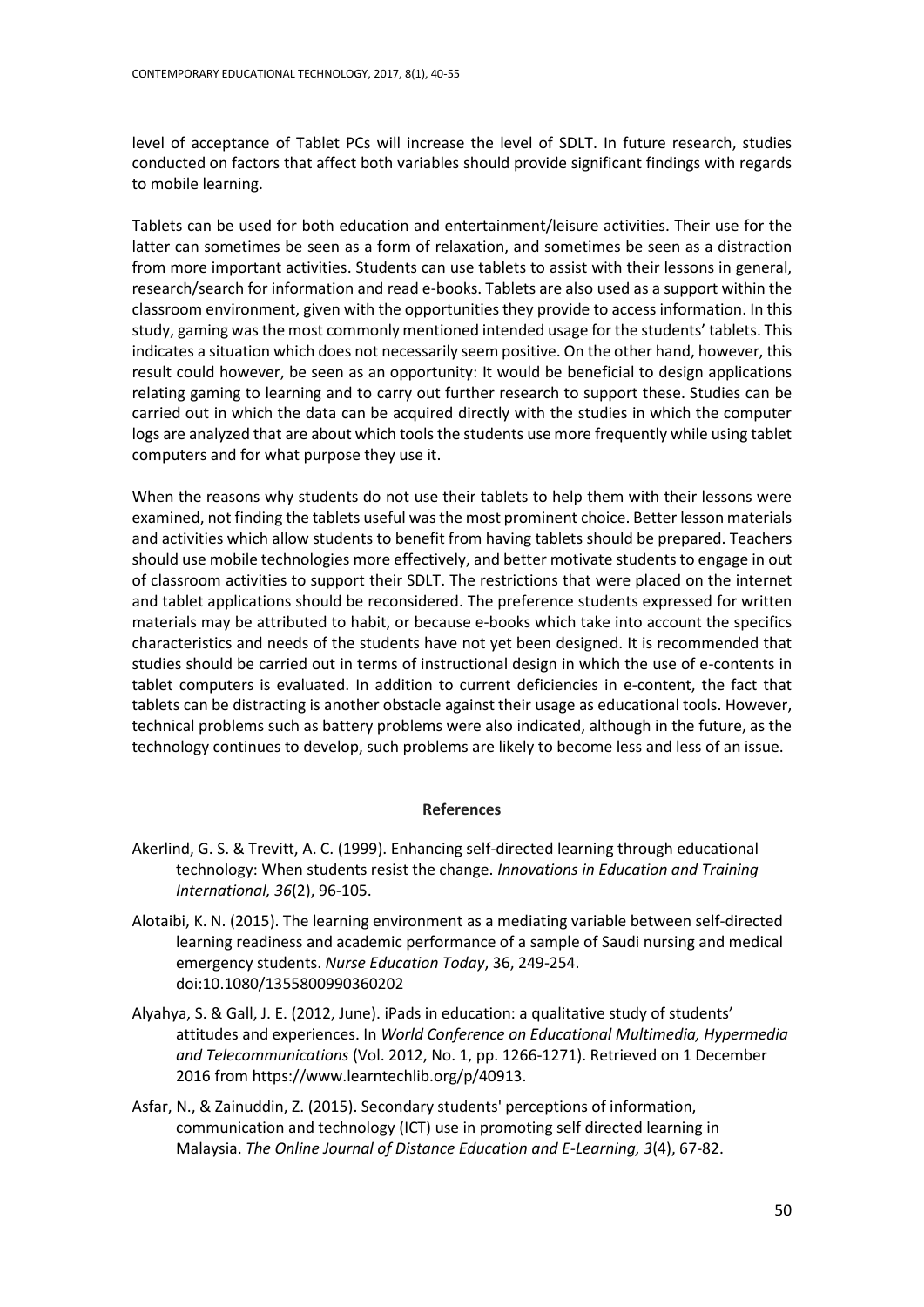- Atkinson, P. (2008). A bitter pill to swallow: the rise and fall of the tablet computer. *Design Issues*, 24 (4), 3–25.
- Bebell, D. & O'Dwyer, L. M. (2010). Educational Outcomes and Research from 1: 1 Computing Settings. *Journal of Technology, Learning, and Assessment*, *9*(1), n1.
- Bryan, V. C. (2015). Self-directed learning and technology. *The Education Digest*, *80*(6), 42-44.
- Cakmakci, N. (2015). Fatih'e yeni yol haritası. Retrieved on 1 December 2016 http://www.hurriyet.com.tr/fatih-e-yeni-yol-haritasi-30268278
- Chen, Y. S., Kao, T. C., & Sheu, J. P. (2003). A mobile learning system for scaffolding bird watching learning. *Journal of Computer Assisted Learning*, *19*(3), 347-359. doi:10.1046/j.0266-4909.2003.00036.x
- Corlett, D., Sharples, M., Bull, S., & Chan, T. (2005). Evaluation of a mobile learning organiser for university students. *Journal of Computer Assisted Learning*, *21*(3), 162-170. doi: 10.1111/j.1365-2729.2005.00124.x
- Courtois, C., Montrieux, H., De Grove, F., Raes, A., De Marez, L., & Schellens, T. (2014). Student acceptance of tablet devices in secondary education: A three-wave longitudinal crosslagged case study. *Computers in Human Behavior*, *35*, 278-286. doi: [10.1016/j.chb.2014.](http://dx.doi.org/10.1016/j.chb.2014.03.017) [03.017](http://dx.doi.org/10.1016/j.chb.2014.03.017)
- Creswell, J. W. (2013). *Nitel, nicel ve karma yontem yaklasimlari/arastirma deseni* (Cev. ed. S. B. Demir). Ankara: Egiten Kitap.
- Cuhadar, C. (2014). Information technologies pre-service teachers' acceptance of Tablet PCs as an innovative learning tool. *Educational Sciences: Theory & Practice*, *14*(2), 741-753. doi: 10.12738/estp.2014.2.2038
- Davis F. D. (1986). *A technology acceptance model for empirically testing new end-user information systems: Theory and results* (Doctoral dissertation). Massachusetts Institute of Technology. Retrieved on 1 December 2016 from http://hdl.handle.net/1721.1/15192
- Davis, F. D. (1989). Perceived usefulness, perceived ease of use, and user acceptance of information technology. *MIS Quarterly, 13*(3), 319–340. doi: 10.2307/249008
- Davis, F. D. (1993). User acceptance of information technology: System characteristics, user perceptions and behavioral impacts. *International Journal of Man-Machine Studies, 38*(3), 475-487. Retrieved on 1 December 2016 fro[m http://dx.doi.org/10.1006/imms.](http://dx.doi.org/10.1006/imms) 1993.1022
- Demir, A. G. O. & Yurdugul, H. (2013). Self-directed learning with technology scale for young students: A validation study. *E-international Journal of Educational Research, 4*(3), 58- 73. Retrieved on 1 December 2016 from<http://dergipark.ulakbim.gov.tr/ijer/article/> view/1073000316
- Demir, O., Yasar, S., Sert, G., & Yurdugul, H. (2014). Examination of the relationship between students' attitudes towards computer and self-directed learning with technology. *Education & Science, 39*(176), 257-266. doi:10.15390/EB.2014.3621
- Dundar, H. & Akcayir, M. (2014). Implementing tablet PCs in schools: Students' attitudes and opinions. *Computers in Human Behavior*, *32*, 40-46. [doi:10.1016/j.chb.2013.11.020](http://dx.doi.org/10.1016/j.chb.2013.11.020)
- EBA (2016). eba.gov.tr sosyal eğitim platformu istatistikleri. Retrieved on 1 December 2016 from http://www.eba.gov.tr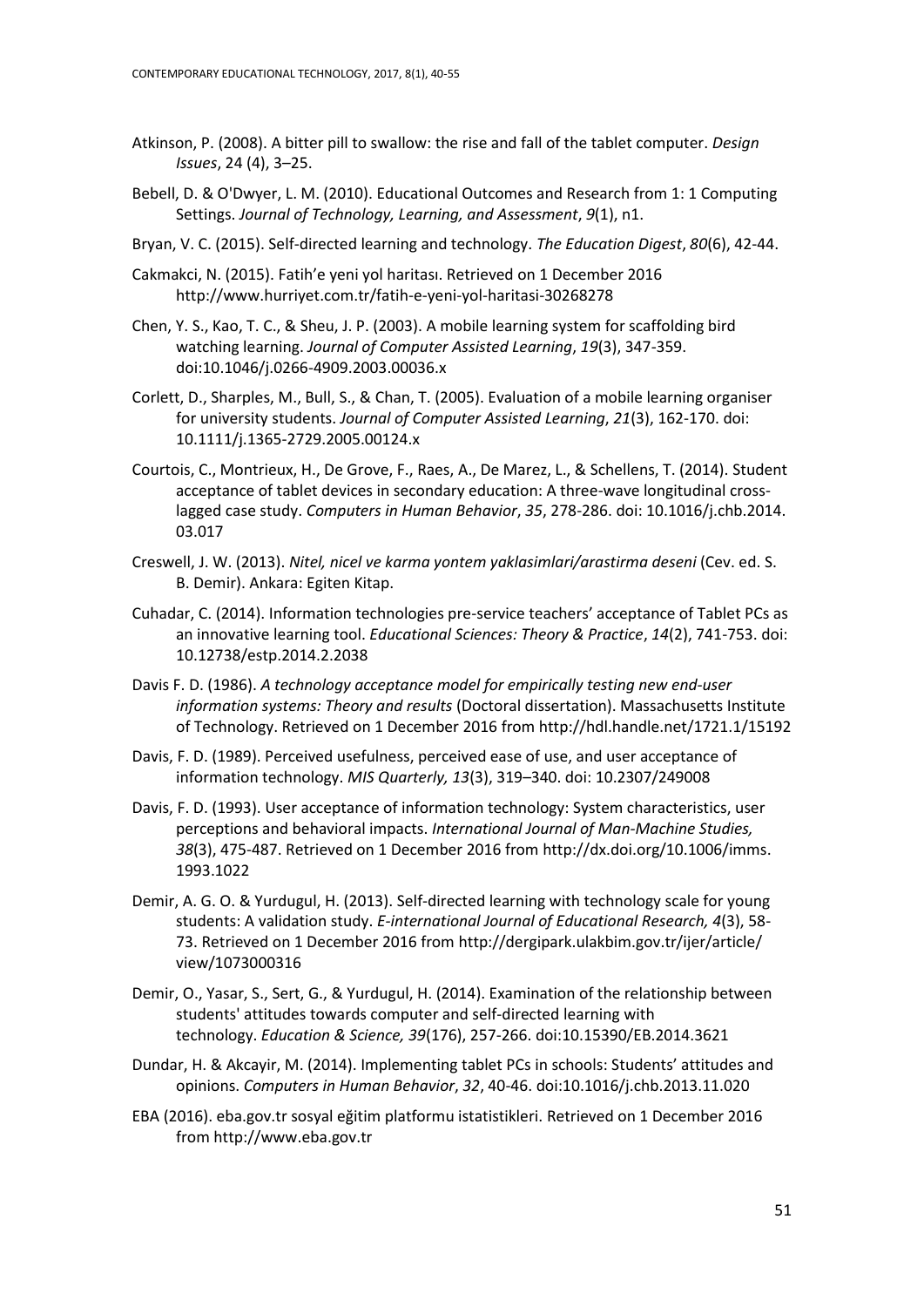- El-Gayar, O. & Moran, M. (2007). Evaluating students' acceptance and use of tablet PCs in collegiate classrooms. *AMCIS 2007 Proceedings,* 91*.* Retrieved on 1 December 2016 from https://pdfs.semanticscholar.org/004d/fc1fb031b1d9b63cf4e21e348dae9950dfad.pdf
- El-Gayar, O., Moran, M., & Hawkes, M. (2011). Students' Acceptance of Tablet PCs and Implications for Educational Institutions. *Educational Technology & Society, 14*(2), 58-70.
- Falloon, G. (2013). Young students using iPads: App design and content influences on their learning pathways. *Computers & Education*, *68*, 505-521[. doi:10.1016/j.compedu.2013](http://dx.doi.org/10.1016/j.compedu.2013.06.006) [.06.006](http://dx.doi.org/10.1016/j.compedu.2013.06.006)
- Fishbein, M. & Ajzen, I. (1975). Belief, attitude, ıntention and behavior: An introduction to theory and research. Reading, MA: Addison-Wesley. Retrieved on 1 December 2016 from http://www.jstor.org/stable/40237022
- Garrison, D. R. (1997). Self-directed learning: Toward a comprehensive model. *Adult Education Quarterly, 48*(1), 18-33.
- Gerpott, T. J., Thomas, S., & Weichert, M. (2013). Personal characteristics and mobile Internet use intensity of consumers with computer-centric communication devices: An exploratory empirical study of iPad and laptop users in Germany. *Telematics and Informatics*, *30*(2), 87-99. doi:10.1016/j.tele.2012.03.008
- Gong, Z., & Wallace, J. D. (2012). A comparative analysis of iPad and other M-learning technologies: exploring students' view of adoption, potentials, and challenges. *Journal of Literacy and Technology*, *13*(1), 2-29.
- Gungoren, O. C., Bektas, M., Ozturk, E., & Horzum, M. B. (2014). Acceptence of TPC scalevalidity and reliability study. *Education and Science, 39*(176), 69-79. doi:10.15390/EB.2014.3497
- Holt, L. L. (2011). *Self-direction and technology use among new workforce entrants* (Unpublished doctoral dissertation). University of Tennessee. Retrieved on 1 December 2016 from http://trace.tennessee.edu/utk\_graddiss/1191.
- Horzum, M. B., Ozturk, E., Bektas, M., Gungoren, O. C., & Cakir, O. (2014). Secondary school students tablet computer acceptance and readiness: A structural equation modelling. *Education & Science, 39*(176), 81-93. doi:10.15390/EB.2014.3500
- Hur, W. M., Kim, H., & Kim, W. M. (2014). The moderating roles of gender and age in tablet computer adoption. *Cyberpsychology, Behavior, and Social Networking, 17*(1), 33-39. doi: 10.1089/cyber.2012.0435
- Ifenthaler, D. & Schweinbenz, V. (2013). The acceptance of Tablet-PCs in classroom instruction: The teachers' perspectives. *Computers in Human Behavior*, *29*(3), 525-534. doi:10.1016/j.chb.2012.11.004.
- Jung, H. J. (2014). Ubiquitous learning: Determinants impacting learners' satisfaction and performance with smartphones. *Language Learning & Technology, 18*(3), 97-119. doi:10.1016/j.chb.2012.11.004
- Kaya, G. & Kocak Usluel, Y. (2012). Ogrenme-ogretme sureclerinde BIT entegrasyonunu etkileyen faktorlere yonelik icerik analizi. *Buca Egitim Fakultesi Dergisi, 31*, 48-67.
- Keskin, N. O. & Kuzu, A. (2015). Development and testing of a m-learning system for the professional development of academics through design-based action research. *The International Review of Research in Open and Distributed Learning, 16*(1), 193-220.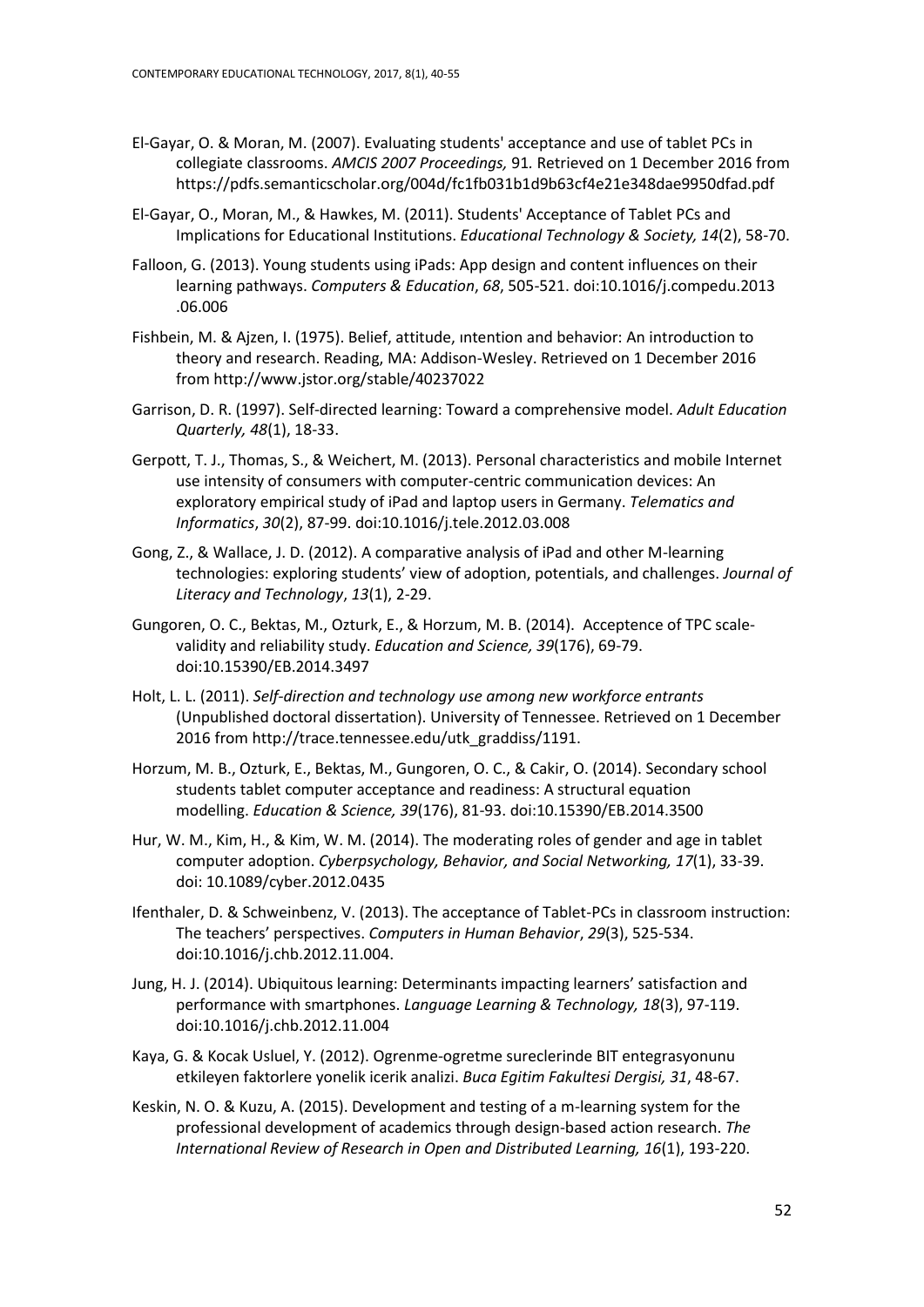- Kim, R., Olfman, L., Ryan, T., & Eryilmaz, E. (2014). Leveraging a personalized system to improve self-directed learning in online educational environments. *Computers & Education*, *70*, 150-160. doi:10.1016/j.compedu.2013.08.006
- Kim, S. H. (2008). Moderating effects of job relevance and experience on mobile wireless technology acceptance: Adoption of a smartphone by individuals. *Information & Management*, *45*(6), 387-393. doi:10.1016/j.compedu.2013.08.006
- Kinash, S., Brand, J. & Mathew, T. (2012). Challenging mobile learning discourse through research: student perceptions of Blackboard Mobile Learn and iPads. *Australasian Journal of Educational Technology, 28*, 4, 639–655.
- Kirk, J. M. (2012). Self-directed learning: A potential predictor for technology integration among K-12 teachers (Unpublished doctoral dissertation). University of Tennessee. Retrieved on 1 December 2016 from http://trace.tennessee.edu/utk\_graddiss/1534
- Knowles, M. (1975). *Self directed learning*. Oxford, England: Gulf Publishing.
- Lai, C., Shum, M., & Tian, Y. (2014). Enhancing learners' self-directed use of technology for language learning: the effectiveness of an online training platform. *Computer Assisted Language Learning*, (ahead-of-print), 1-21. doi: 10.1080/09588221.2014.889714
- Lee, K., Tsai, P. S., Chai, C. S., & Koh, J. H. L. (2014). Students' perceptions of self‐directed learning and collaborative learning with and without technology. *Journal of Computer Assisted Learning*, *30*(5), 425-437. doi: 10.1111/jcal.12055
- Liaw, S. S. L. & Huang, H. M. (2011). Exploring learners' acceptance toward mobile learning. T. Teo (Ed.), *Technology acceptance in education: Research and issues* (ss. 145-157). Boston: Sense Publishers. doi:10.1007/978-94-6091-487-4\_8
- Liaw, S. S. & Huang, H. M. (2015). How factors of personal attitudes and learning environments affect gender difference toward mobile learning acceptance*. The International Review of Research in Open and Distributed Learning, 16*(4), 104-132.
- Loyens, S., Magda, J., & Rikers, R. (2008). Self-directed learning in problem-based learning and its relationships with self-regulated learning. *Educational Psychology Review, 20*(4), 411- 427. doi:10.1007/s10648-008-9082-7.
- Merriam, S. B. (2001). Andragogy and self‐directed learning: Pillars of adult learning theory. *New Directions for Adult and Continuing Education*, *2001*(89), 3-14.
- MNE (2014). *Frequently asked questions*. Retrieved on 1 December 2016 from http://fatihprojesi.meb.gov.tr/tr/ssstablet.php
- Moran, M., Hawkes, M., & El Gayar, O. (2010). Tablet personal computer integration in higher education: Applying the unified theory of acceptance and use technology model to understand supporting factors. *Journal of Educational Computing Research*, *42*(1), 79- 101. doi:10.2190/EC.42.1.d
- Nguyen, L., Barton, S. M., & Nguyen, L. T. (2015). Ipads in higher education—hype and hope. *British Journal of Educational Technology, 46*(1), 190-203. doi: 10.1111/bjet.12137
- Park, S. Y. (2009). An analysis of the technology acceptance model in understanding university students' behavioral intention to use e-learning. *Journal of Educational Technology & Society*, *12*(3), 150-162. Retrieved on 1 December 2016 fro[m http://www.jstor.org/](http://www.jstor.org/) stable/jeductechsoci.12.3.150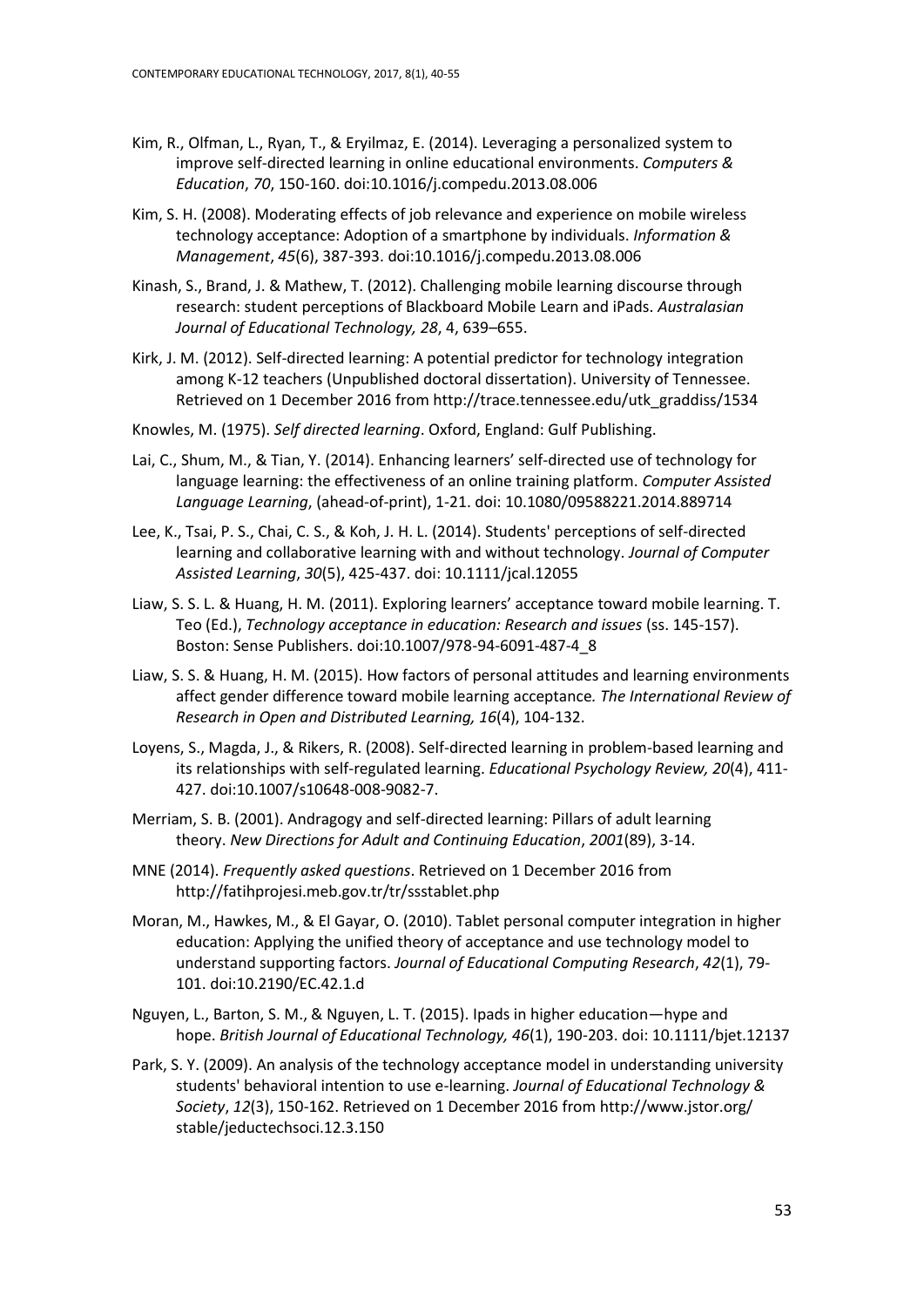- Robertson, J. (2011). The educational affordances of blogs for self-directed learning. *Computers & Education*, *57*(2), 1628-1644. doi:10.1016/j.compedu.2011. 03.003
- Sánchez, R. A. & Hueros, A. D. (2010). Motivational factors that influence the acceptance of Moodle using TAM. *Computers in Human Behavior*, *26*(6), 1632-1640. doi:10.1016/ j.chb.2010.06.011
- Sha, L., Looi, K.C., Chen, W., Seow, P., & Wong, H. L. (2012). Recognizing and measuring selfregulated learning in a mobile learning environment. *Computers in Human Behavior, 28*, 718-728. doi:10.1016/j.chb.2011.11.019
- Shroff, R. H., Deneen, C. D., & Ng, E. M. (2011). Analysis of the technology acceptance model in examining students' behavioural intention to use an e-portfolio system. *Australasian Journal of Educational Technology*, *27*(4), 600-618.
- Siozos, P., Palaigeorgiou, G., Triantafyllakos, G., & Despotakis, T. (2009). Computer based testing using "digital ink": Participatory design of a tablet PC based assessment application for secondary education. *Computers & Education*, *52*(4), 811-819. doi:10.1016/j.compedu.2008.12.006
- Smarkola, C. (2011). A mixed-methodological technology adoption study. In T. Teo (Ed.), *Technology acceptance in education* (pp. 9-41). Rotterdam: Sense Publishers. doi: 10.1007/978-94-6091-487-4\_2
- Song, L. & Hill, J. R. (2007). A conceptual model for understanding self-directed learning in online environments. *Journal of Interactive Online Learning*,*6*(1), 27-42.
- Steinweg, S. B., Williams, S. C., & Stapleton, J. N. (2010). Faculty use of tablet PCs in teacher education and K-12 settings. *TechTrends, 54*(3), 54-61. doi:10.1016/j.chb.2011.11.019
- Su, Y., Feng, L., Hsu, C. H., & Yang, C. C. (2013). Technology as an activity system for selfdirected, expanding learning: An analysis based on activity theory. *Procedia-Social and Behavioral Sciences*, *106*, 2575-2582. doi:10.1016/j.sbspro.2013.12.296
- Tamim, R. M., Borokhovski, E., Pickup, D., & Bernard, R. M. (2015). Large-scale, governmentsupported educational tablet initiatives. Retrieved on 1 December 2016 from http://oasis.col.org/bitstream/handle/11599/809/COL%20Tablet%20Initiatives.pdf?seq uence=1&isAllowed=y
- Taminiau, E.M.C., Kester, L., Corbalan, G., Spector, J.M., Kirschner, P. A., & Van Merriënboer, J.J.G. (2015). Designing on-demand education for simultaneous development of domainspecific and self-directed learning skills. *Journal of Computer Assisted Learning, 31*, 405- 421. doi: 10.1111/jcal.12076
- Teo, T., Tan, S. C., Lee, C. B., Chai, C. S., & Koh, J. H. L. (2010). The self-directed learning with technology scale (SDLTS) for young students: An initial development and validation. *Computers & Education, 55*(4), 1764–1771. doi:10.1016/j.compedu.2010.08.001
- Timothy, T., Chee, T. S., Beng, L. C., Sing, C. C., Ling, K. J. H., Li, C. W., & Mun, C. H. (2010). The self-directed learning with technology scale (SDLTS) for young students: An initial development and validation. *Computers & Education, 55*(4), 1764-1771. doi:10.1016/j. compedu.2010.08.001
- TUIK (2013). Secilmis gostergelerle Ankara. Retrieved on 1 December 2016 from <http://www.tuik.gov.tr/ilGostergeleri/iller/ANKARA.pdf>